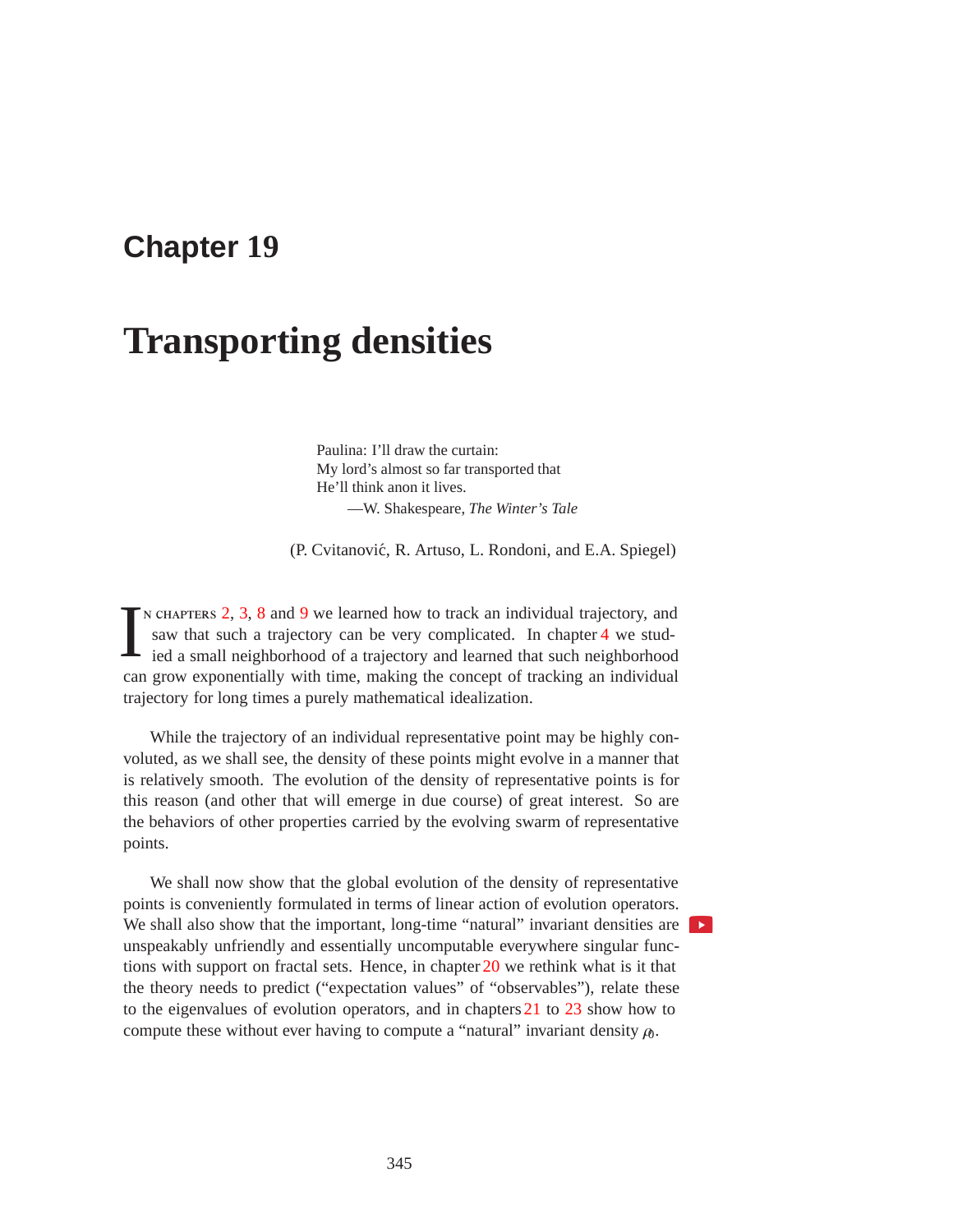l. ≽.



 $M_2$ . (b)  $n = 2$  level of partitioning: A refinement of the above partition, with each region  $M_i$  subdivided into  $M_{i0}$ ,  $M_{i1}$ , and  $M_{i2}$ .

### **19.1 Measures**

Do I then measure, O my God, and know not what I measure?

—St. Augustine, *The confessions of Saint Augustine*

A fundamental concept in the description of dynamics of a chaotic system is that of *measure*, which we denote by  $d\mu(x) = \rho(x)dx$ . An intuitive way to define and construct a physically meaningful measure is by a process of *coarse-graining*. Consider a sequence 1, 2, ..., *n*, ... of increasingly refined partitions of state space, figure  $19.1$ , into 3 regions  $M_i$  defined by the characteristic function

$$
\chi_i(x) = \begin{cases} 1 & \text{if } x \in \mathcal{M}_i, \\ 0 & \text{otherwise.} \end{cases}
$$
 (19.1)

A coarse-grained measure is obtained by assigning the "mass," or the fraction of trajectories contained in the *i*th region  $M \subset M$  at the *n*th level of partitioning of the state space:

$$
\Delta \mu_i = \int_{\mathcal{M}} d\mu(x) \chi_i(x) = \int_{\mathcal{M}_i} d\mu(x) = \int_{\mathcal{M}_i} dx \rho(x).
$$
 (19.2)

The function  $\rho(x) = \rho(x, t)$  denotes the *density* of representative points in state space at time *t*. This density can be (and in chaotic dynamics, often is) an arbitrarily ugly function, and it may display remarkable singularities; for instance, there may exist directions along which the measure is singular with respect to the Lebesgue measure (namely the uniform measure on the state space). We shall assume that the measure is normalized

$$
\sum_{i}^{(n)} \Delta \mu_i = 1, \qquad (19.3)
$$

where the sum is over subregions *i* at the *n*th level of partitioning. The infinitesimal measure  $\rho(x) dx$  can be thought of as an infinitely refined partition limit of  $\Delta \mu_i = |\mathcal{M}_i| \rho(x_i)$ , where  $|\mathcal{M}_i|$  is the volume of subregion  $\mathcal{M}_i$  and  $x_i \in \mathcal{M}_i$ ; also  $\rho(x)$  is normalized

$$
\int_{M} dx \,\rho(x) = 1. \tag{19.4}
$$

(*n*)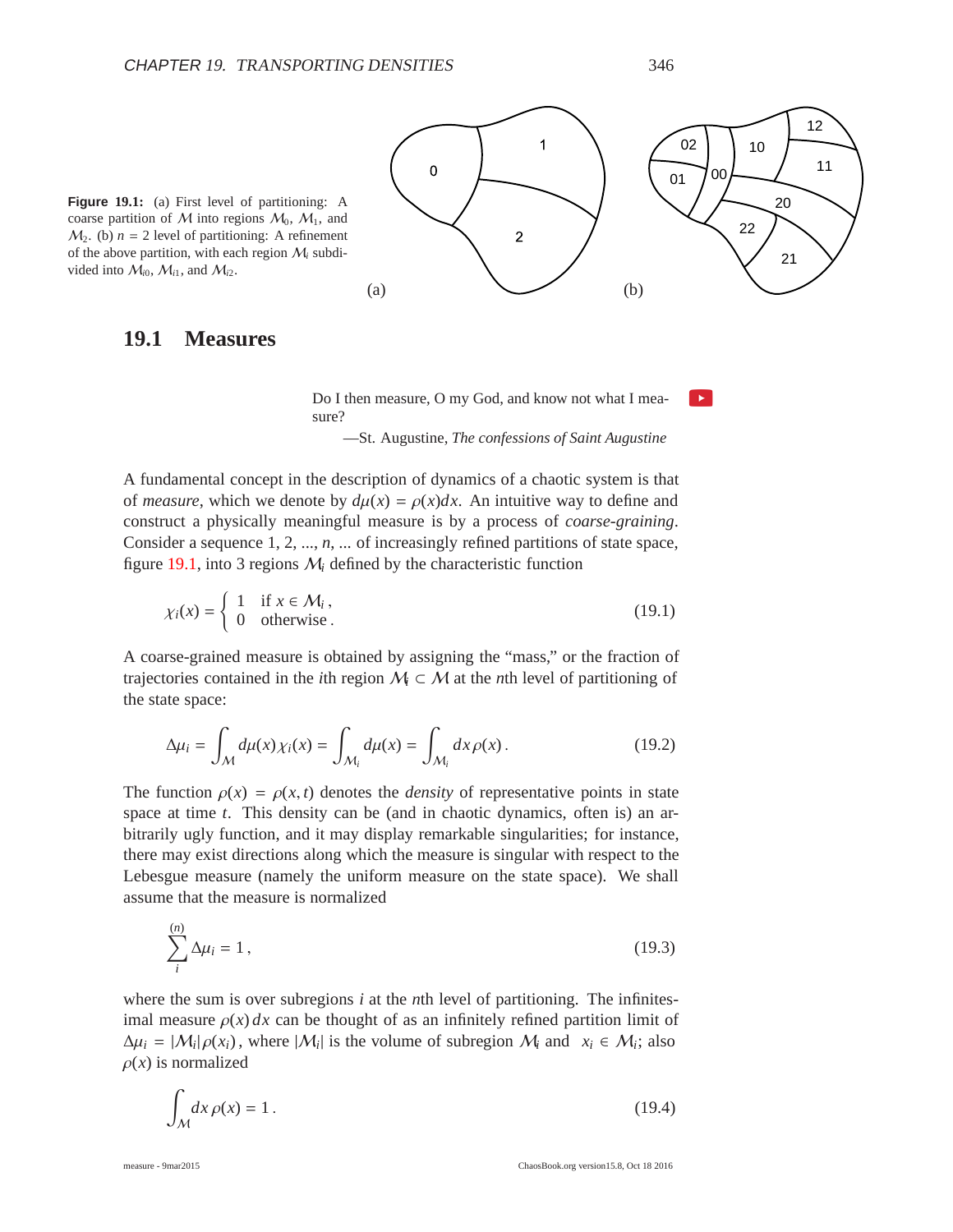LI  $\heartsuit$ 

-----

-

--

 $\sim$ 

-

--

--

**Figure 19.2:** The evolution rule  $f^t$  can be used to map a region  $M_i$  of the state space into the region  $f^t(M_i)$ .

Here  $|M_i|$  is the volume of region  $M_i$ , and all  $|M_i| \to 0$  as  $n \to \infty$ .

## **19.2 Perron-Frobenius operator**

Given a density, the question arises as to what it might evolve into with time. Consider a swarm of representative points making up the measure contained in a region  $M_i$  at time  $t = 0$ . As the flow evolves, this region is carried into  $f(M_i)$ , as in figure 19.2. No trajectory is created or destroyed, so the conservation of representative points requires that

$$
\int_{f^t(\mathcal{M}_i)} dx \rho(x,t) = \int_{\mathcal{M}_i} dx_0 \rho(x_0,0).
$$

Transform the integration variable in the expression on the left hand side to the initial points  $x_0 = f^{-t}(x)$ ,

$$
\int_{\mathcal{M}_i} dx_0 \, \rho(f^t(x_0), t) \left| \det J^t(x_0) \right| = \int_{\mathcal{M}_i} dx_0 \, \rho(x_0, 0) \, .
$$

The density changes with time as the inverse of the Jacobian (4.28)

$$
\rho(x,t) = \frac{\rho(x_0,0)}{|\det J^t(x_0)|}, \qquad x = f^t(x_0), \tag{19.5}
$$

which makes sense: the density varies inversely with the infinitesimal volume occupied by the trajectories of the flow.

The relation (19.5) is linear in  $\rho$ , so the manner in which a flow transports densities may be recast into the language of operators, by writing

$$
\rho(x,t) = \left(\mathcal{L}^t \circ \rho\right)(x) = \int_{\mathcal{M}} dx_0 \, \delta\!\left(x - f^t(x_0)\right) \rho(x_0, 0) \,. \tag{19.6}
$$

Let us check this formula. As long as the zero is not smack on the border of  $\partial M$ , integrating Dirac delta functions is easy:  $\int_M dx \, \delta(x) = 1$  if  $0 \in M$ , zero otherwise.

 $\blacktriangleright$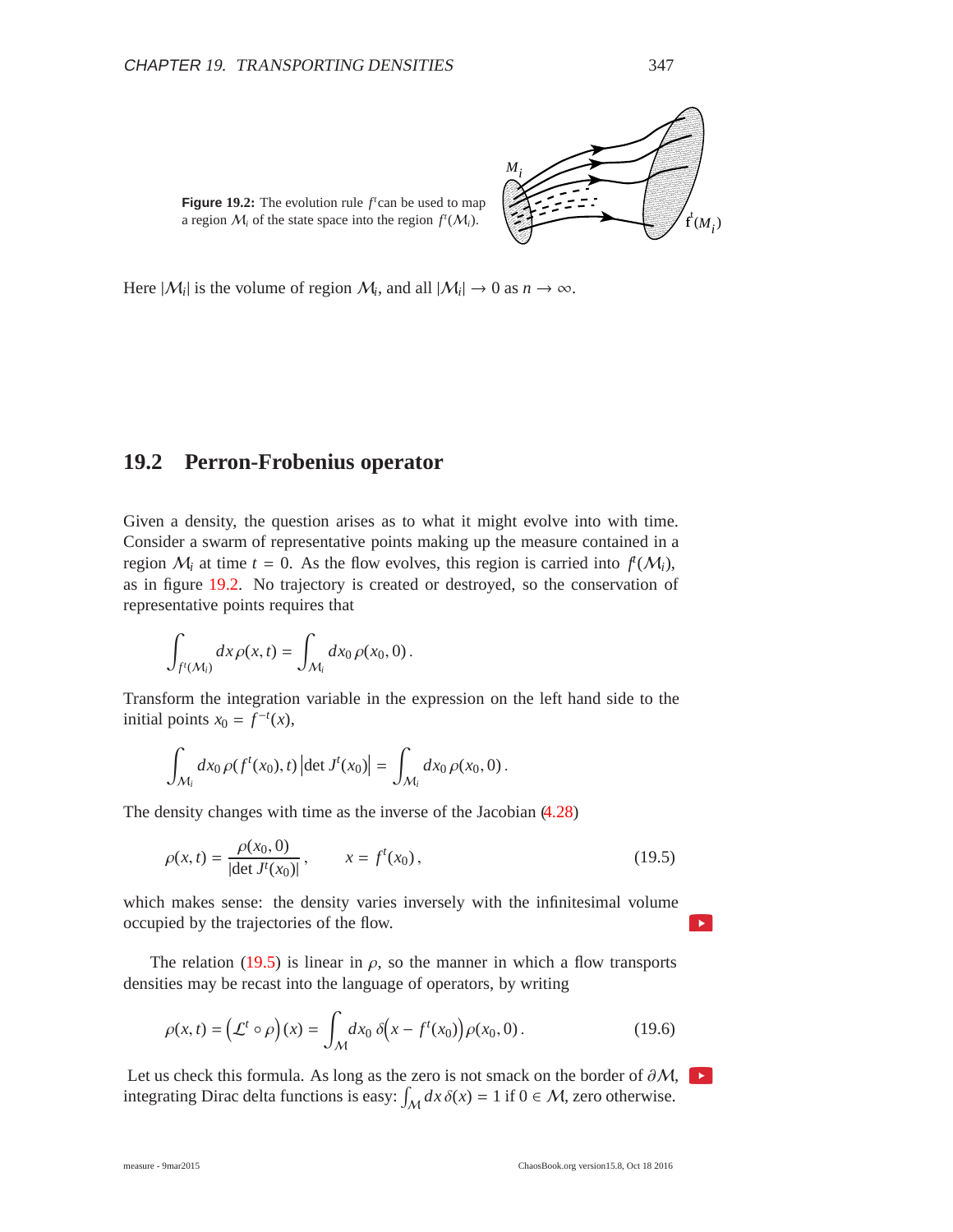

The integral over a 1-dimensional Dirac delta function picks up the Jacobian of its argument evaluated at all of its zeros:

$$
\int dx \, \delta(h(x)) = \frac{\left| \int \frac{(x-\hat{x})h'(\hat{x})}{h(x)} \right|}{\left| \int \frac{h(x)}{(x-h(x)-0)} \right| h'(x)} \geq x \tag{19.7}
$$

and in *d* dimensions the denominator is replaced by

$$
\int dx \,\delta(h(x)) = \sum_{j} \int_{\mathcal{M}_{j}} dx \,\delta(h(x)) = \sum_{j} \frac{1}{\left|\det \frac{\partial h(x_{j})}{\partial x}\right|},\tag{19.8}
$$

where  $M_j$  is any open neighborhood that contains the single  $x_j$  zero of  $h$ . Now you can check that  $(19.6)$  is just a rewrite of  $(19.5)$ :

$$
\left(\mathcal{L}^t \circ \rho\right)(x) = \sum_{x_0 = f^{-t}(x)} \frac{\rho(x_0)}{|f^t(x_0)^\prime|}
$$
 (1-dimensional)  

$$
= \sum_{x_0 = f^{-t}(x)} \frac{\rho(x_0)}{|\det J^t(x_0)|}
$$
 (d-dimensional). (19.9)

We shall refer to the integral operator with singular kernel (19.6) as the *Perron-Frobenius operator*:

$$
\mathcal{L}^t(y, x) = \delta\!\left(y - f^t(x)\right). \tag{19.10}
$$

The Perron-Frobenius operator assembles the density  $\rho(y, t)$  at time *t* by going back in time to the density  $\rho(x, 0)$  at time  $t = 0$ . The family of Perron-Frobenius operators  $\{\mathcal{L}^t\}_{t\in\mathbb{R}_+}$  forms a semigroup parameterized by time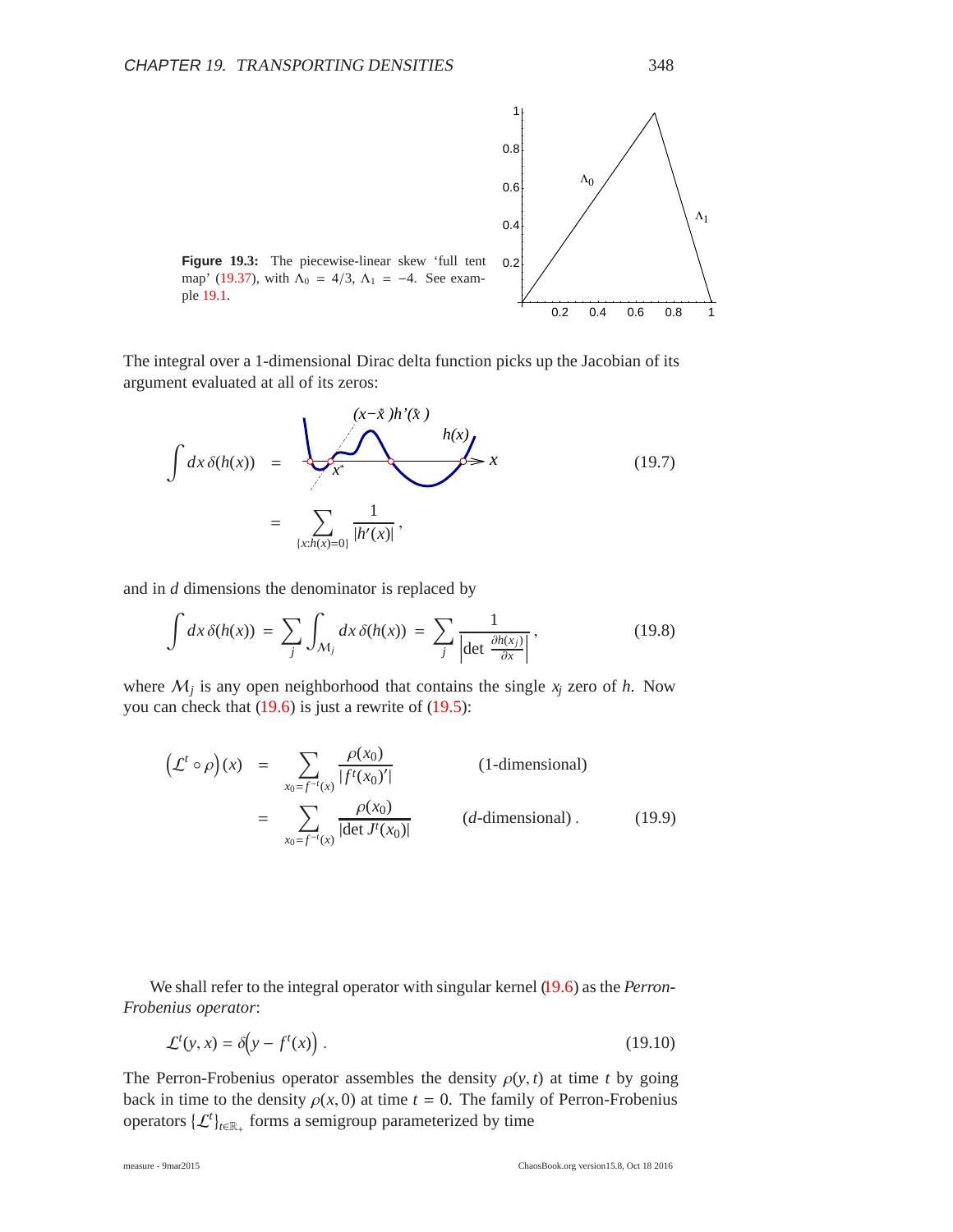- (a)  $\mathcal{L}^0 = I$
- (b)  $\mathcal{L}^t \mathcal{L}^{t'} = \mathcal{L}^{t+t'}$   $t, t'$ (semigroup property).

If you do not like the word "kernel" you might prefer to think of  $\mathcal{L}(y, x)$  as a matrix with indices *x*, *y*, and index summation in matrix multiplication replaced by an integral over  $x$ ,  $(L^t \circ \rho)(y) = \int dy L^t(y, x)\rho(x)$ . In the next example Perron-Frobenius operator *is* a matrix, and (19.11) illustrates a matrix approximation to the Perron-Frobenius operator.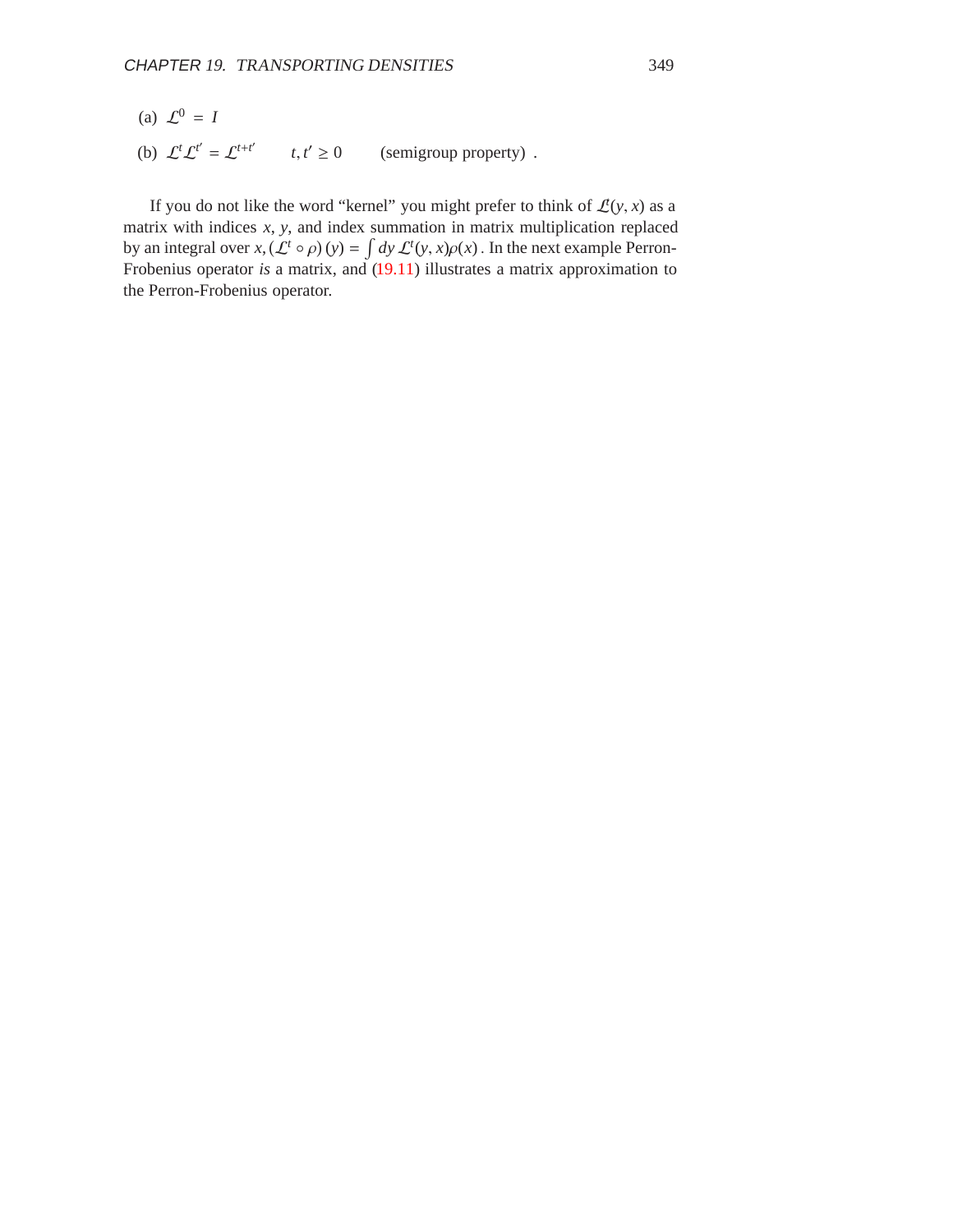## **19.4 Invariant measures**

A *stationary* or *invariant density* is a density left unchanged by the flow

$$
\rho(x,t) = \rho(x,0) = \rho(x). \tag{19.12}
$$

As we are given deterministic dynamics and our goal is the computation of asymptotic averages of observables, our task is to identify interesting invariant measures for a given  $f(x)$ . Invariant measures remain unaffected by dynamics, so they are fixed points (in the infinite-dimensional function space of  $\rho$  densities) of the Perron-Frobenius operator (19.10), with the unit eigenvalue:

$$
\mathcal{L}^t \rho(x) = \int_{\mathcal{M}} dy \, \delta(x - f^t(y)) \rho(y) = \rho(x). \tag{19.13}
$$

We will construct explicitly such eigenfunction for the piecewise linear map in example 20.4, with  $\rho(y)$  = const and eigenvalue 1.

 $\mathbf{E}$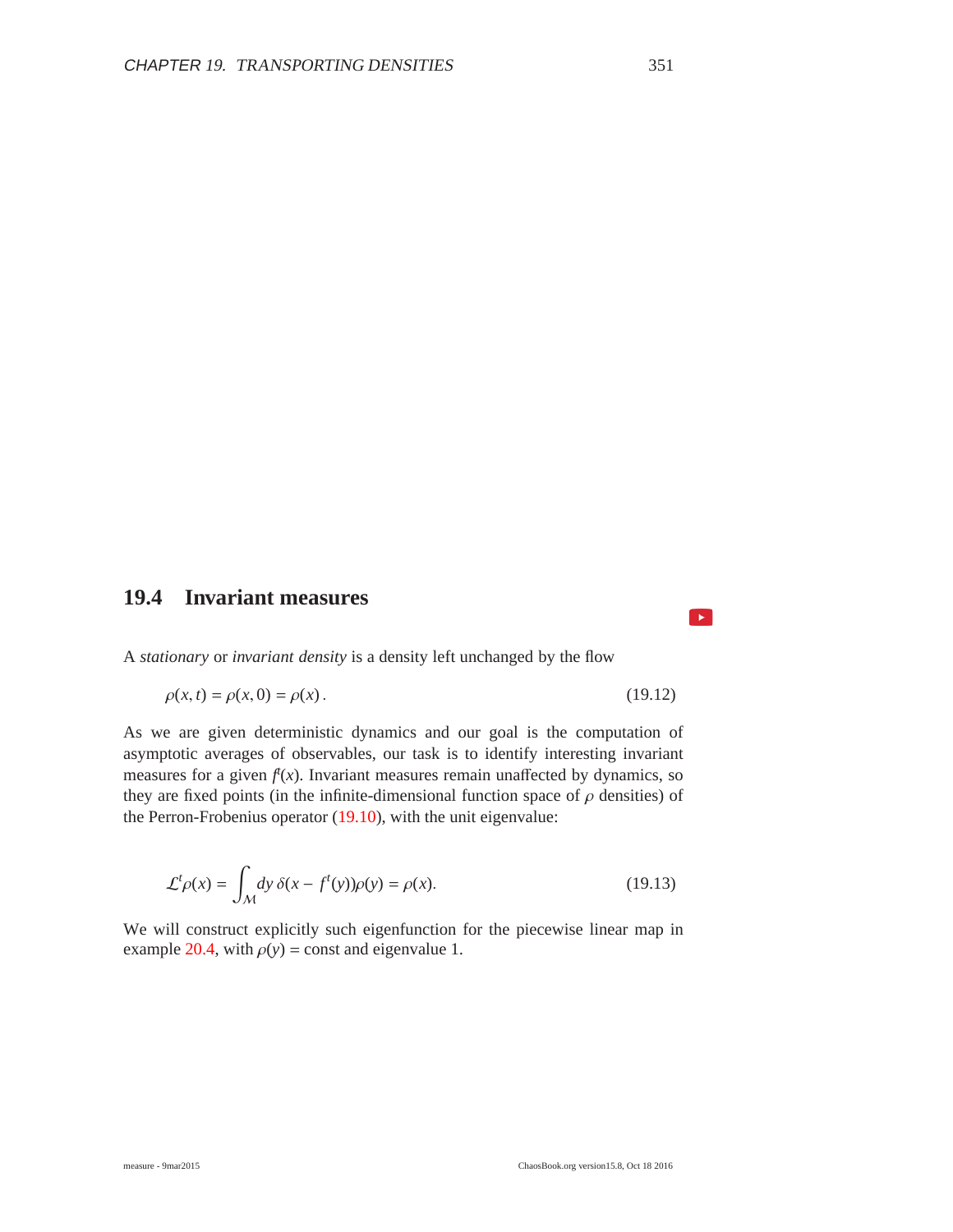From a physical point of view, there is no way to prepare initial densities which are singular, so we shall focus on measures which are limits of transformations experienced by an initial smooth distribution  $\rho(x)$  under the action of *f*,

$$
\rho_0(x) = \lim_{t \to \infty} \int_{\mathcal{M}} dy \, \delta(x - f'(y)) \, \rho(y, 0), \quad \int_{\mathcal{M}} dy \, \rho(y, 0) = 1 \,. \tag{19.14}
$$

Intuitively, the "natural" measure should be the measure that is the least sensitive to the (in practice unavoidable) external noise, no matter how weak, or round-off errors in a numerical computation.

#### **19.4.1 Natural measure**

In computer experiments, as the Hénon example of figure 19.5, the long time evolution of many "typical" initial conditions leads to the same asymptotic distribution. Hence the *natural* measure (also called equilibrium measure, SRB measure, Sinai-Bowen-Ruelle measure, physical measure, invariant density, natural density, or even "natural invariant") is defined as the limit

$$
\overline{\rho}_{x_0}(y) = \begin{cases}\n\lim_{t \to \infty} \frac{1}{t} \int_0^t d\tau \, \delta(y - f^\tau(x_0)) & \text{flows} \\
\lim_{n \to \infty} \frac{1}{n} \sum_{k=0}^{n-1} \delta(y - f^k(x_0)) & \text{maps}\n\end{cases}
$$
\n(19.15)

where  $x_0$  is a generic initial point. Generated by the action of  $f$ , the natural measure satisfies the stationarity condition (19.13) and is thus invariant by construction.

Staring at an average over infinitely many Dirac deltas is not a prospect we cherish. From a computational point of view, the natural measure is the visitation frequency defined by coarse-graining, integrating (19.15) over the M*<sup>i</sup>* region

$$
\Delta \overline{\mu}_i = \lim_{t \to \infty} \frac{t_i}{t},\tag{19.16}
$$

where  $t_i$  is the accumulated time that a trajectory of total duration  $t$  spends in the  $M_i$  region, with the initial point  $x_0$  picked from some smooth density  $\rho(x)$ .

Let  $a = a(x)$  b e a n y *observable*. In physical applications the observable  $a(x)$ is necessarily a smooth function. The observable reports on some property of the dynamical system.

 $\blacktriangleright$ 

 $\blacktriangleright$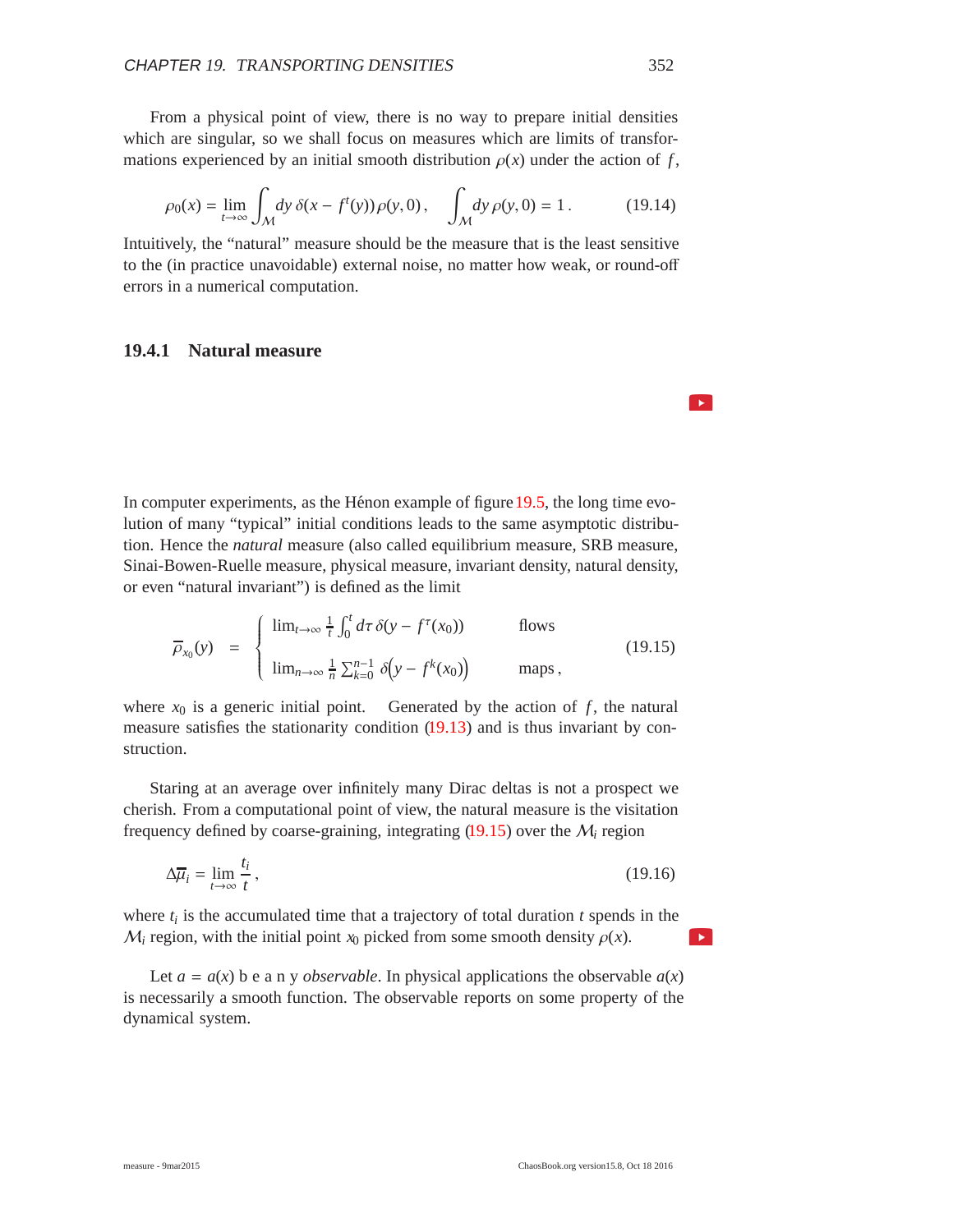The *space average* of the observable *a* with respect to a measure  $\rho$  is given by the *d*-dimensional integral over the state space M:

$$
\langle a \rangle_{\rho} = \int_{\mathcal{M}} dx \, \rho(x) a(x) \tag{19.17}
$$

By its construction,  $\langle a \rangle_\rho$  is a function(al) of  $\rho$ . F o r  $\rho = \rho_0$  natural measure we shall drop the subscript in the definition of the space average;  $\langle a \rangle_{\rho} = \langle a \rangle$ .

Inserting the right-hand-side of (19.15) into (19.17), we see that the natural measure corresponds to a *time average* of the observable *a* along a trajectory of the initial point  $x_0$ ,

$$
\overline{a_{x_0}} = \lim_{t \to \infty} \frac{1}{t} \int_0^t d\tau \, a(f^\tau(x_0)) \,. \tag{19.18}
$$

Analysis of the above asymptotic time limit is the central problem of ergodic theory. The *Birkho*ff *ergodic theorem* asserts that if an invariant measure ρ exists, the limit  $a(x_0)$  for the time average (19.18) exists for (almost) all initial  $x_0$ . Still, Birkhoff theorem says nothing about the dependence on  $x<sub>0</sub>$  of time averages  $\overline{a_{x_0}}$  (or, equivalently, that the construction of natural measures (19.15) leads to a "single" density, independent of  $x_0$ ). This leads to one of the possible definitions of *ergodic* evolution: *f* is ergodic if for any integrable observable *a* in (19.18) the limit function is constant. If a flow enjoys such a property the time averages coincide (apart from a set of  $\rho$  measure 0) with space averages

$$
\lim_{t \to \infty} \frac{1}{t} \int_0^t d\tau \, a(f^\tau(x_0)) = \langle a \rangle. \tag{19.19}
$$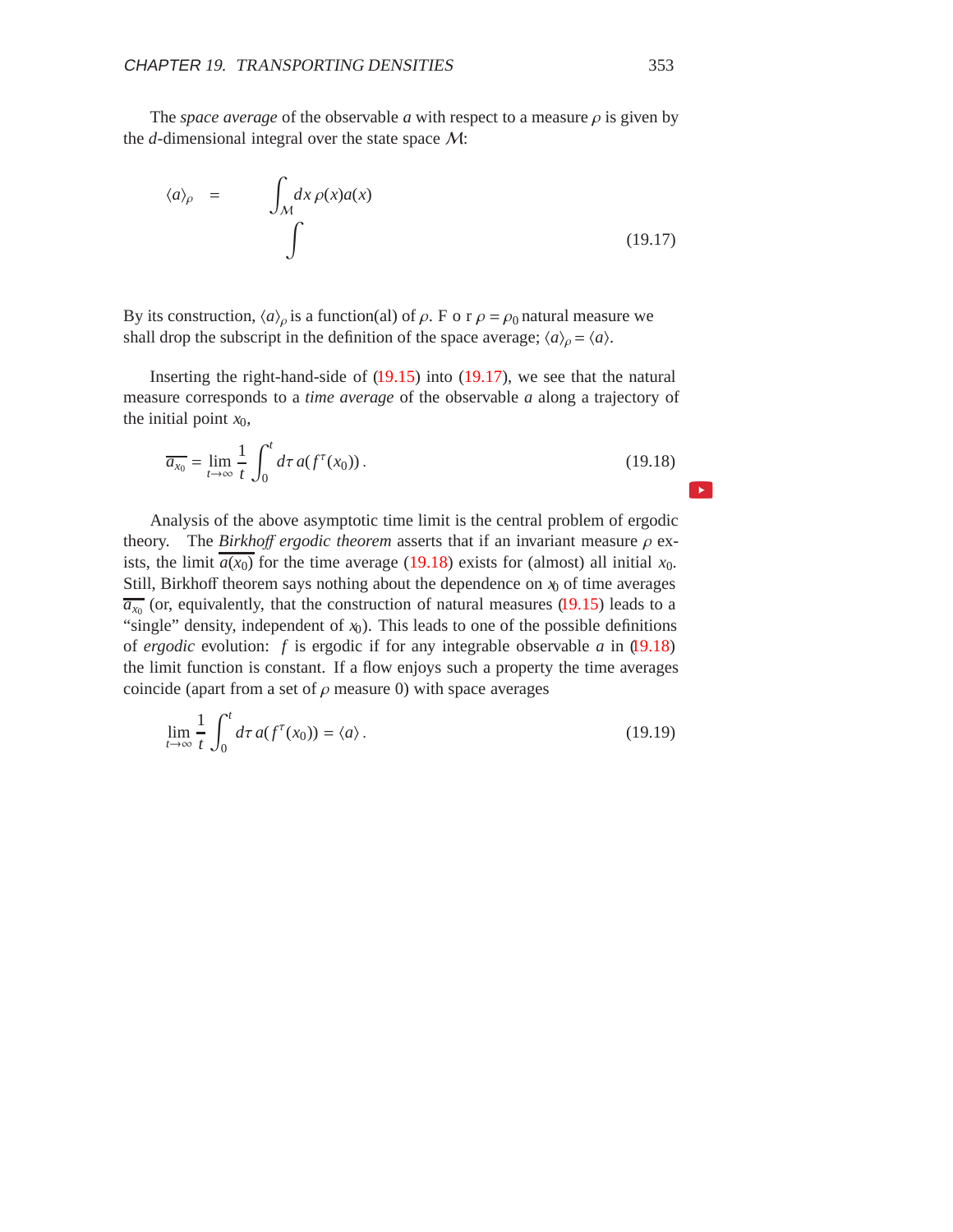

#### **19.4.2 Determinism vs. stochasticity**

While dynamics can lead to very singular  $\rho$ 's, in any physical setting we cannot do better than to measure  $\rho$  averaged over some region  $M$ ; the coarse-graining is not an approximation but a physical necessity. One is free to think of a measure as a probability density, as long as one keeps in mind the distinction between deterministic and stochastic flows. In deterministic evolution the evolution kernels are not probabilistic; the density of trajectories is transported *deterministically*.

Clearly, while deceptively easy to define, measures spell trouble. The good news is that if you hang on, you will *never need to compute them*, at least not in this book. How so? The evolution operators to which we next turn, and the trace and determinant formulas to which they will lead us, will assign the correct weights to desired averages without recourse to any explicit computation of the coarse-grained measure Δρ*i*.

 $\rightarrow$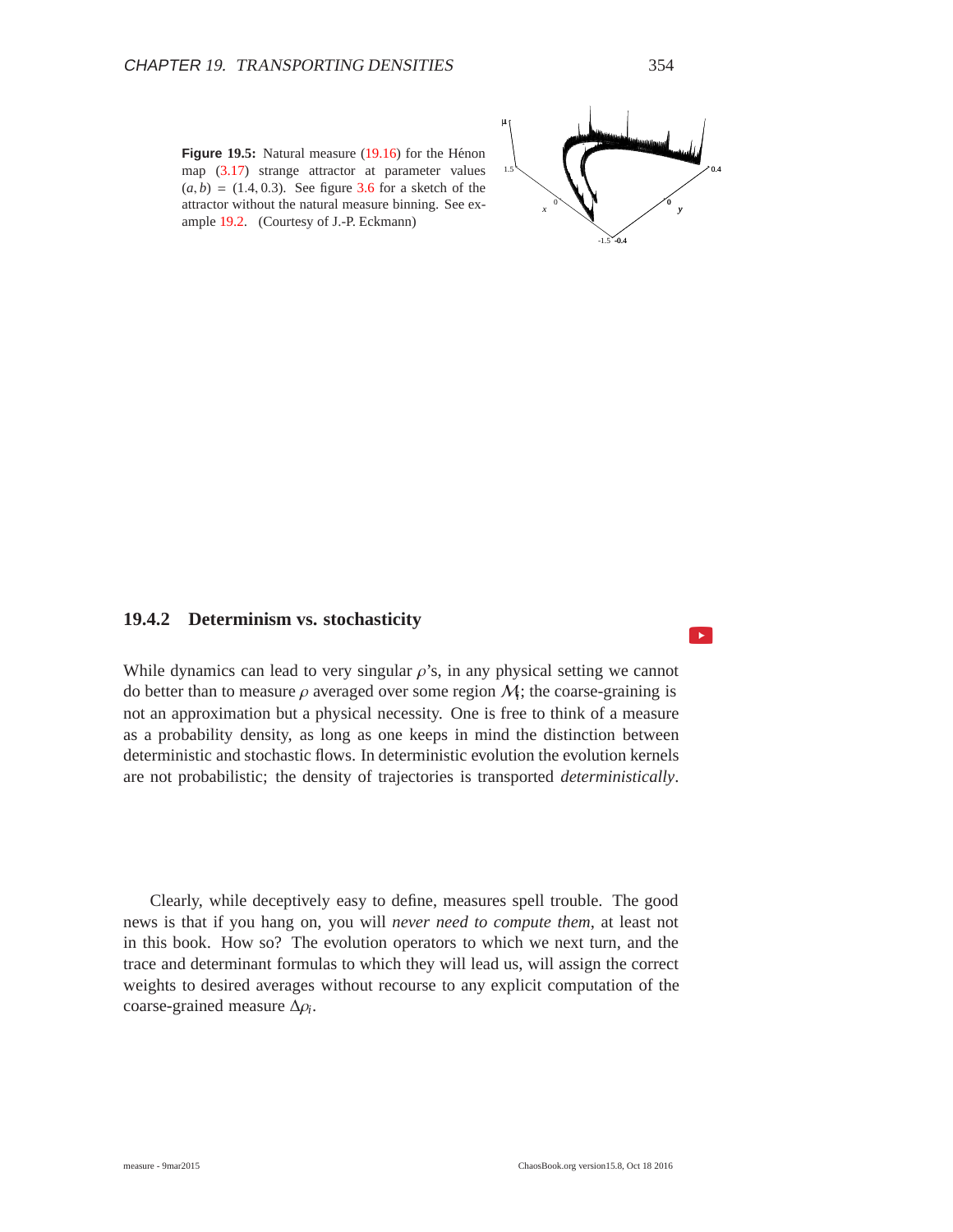## $R$ ésumé

In physically realistic settings the initial state of a system can be specified only to a finite precision. If the dynamics is chaotic, it is not possible to calculate the long time trajectory of a given initial point. Depending on the desired precision, and given a deterministic law of evolution, the state of the system can then be tracked for a finite time only.

The study of long-time dynamics thus requires trading in the evolution of a single state space point for the evolution of a *measure*, or the *density* of representative points in state space, acted upon by an *evolution operator*. Essentially this means trading in *nonlinear* dynamical equations on a finite dimensional space  $x = (x_1, x_2 \cdots x_d)$  for a *linear* equation on an infinite dimensional vector space of density functions  $\rho(x)$ . For finite times and for maps such densities are evolved by the *Perron-Frobenius operator*,

$$
\rho(x,t) = \left(\mathcal{L}^t \circ \rho\right)(x)\,,
$$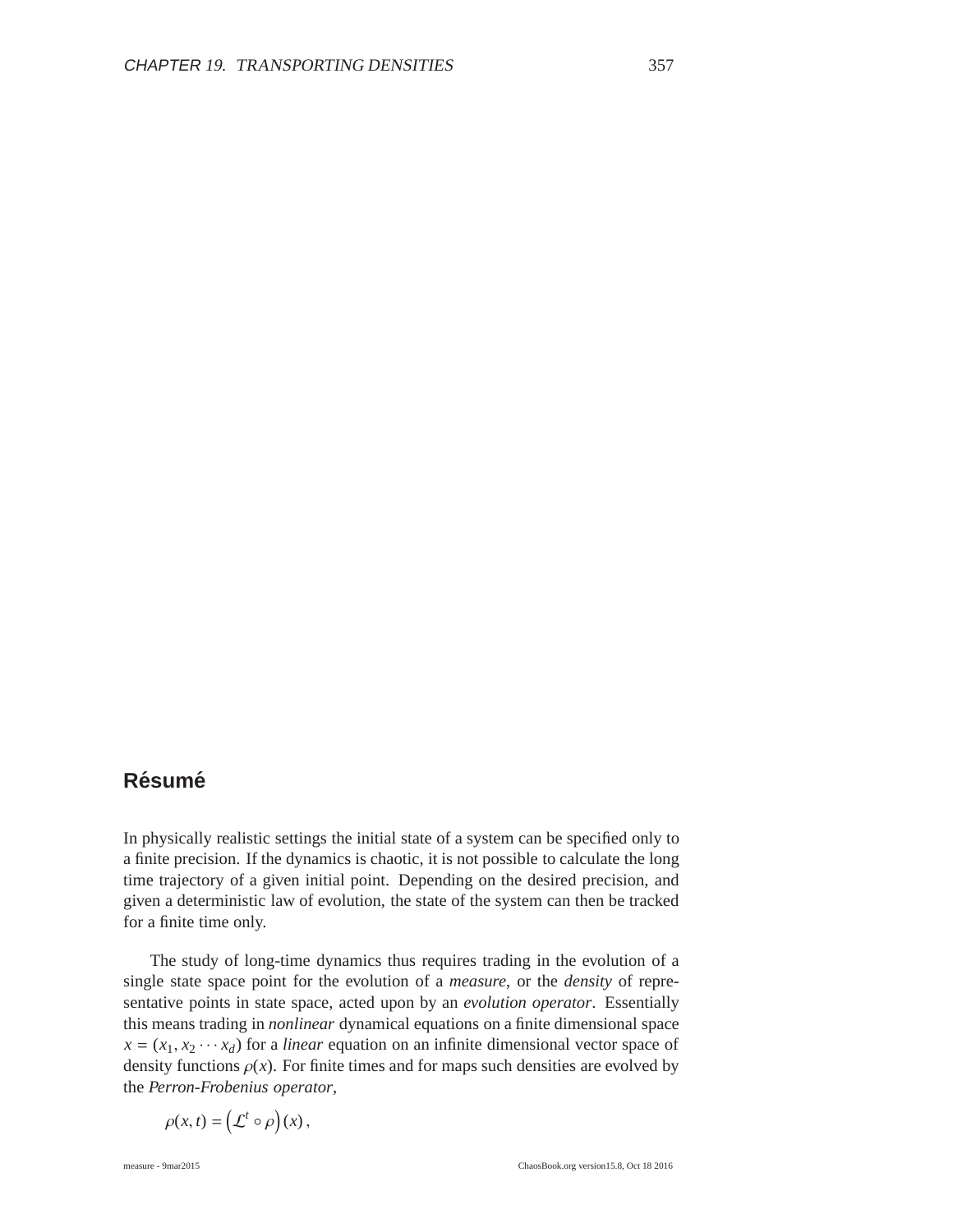The most physical of stationary measures is the natural measure, a measure robust under perturbations by weak noise.

Reformulated this way, classical dynamics takes on a distinctly quantummechanical flavor. If the Lyapunov time  $(1.1)$ , the time after which the notion of an individual deterministic trajectory loses meaning, is much shorter than the observation time, the "sharp" observables are those dual to time, the eigenvalues of evolution operators. This is very much the same situation as in quantum mechanics; as atomic time scales are so short, what is measured is the energy, the quantum-mechanical observable dual to the time.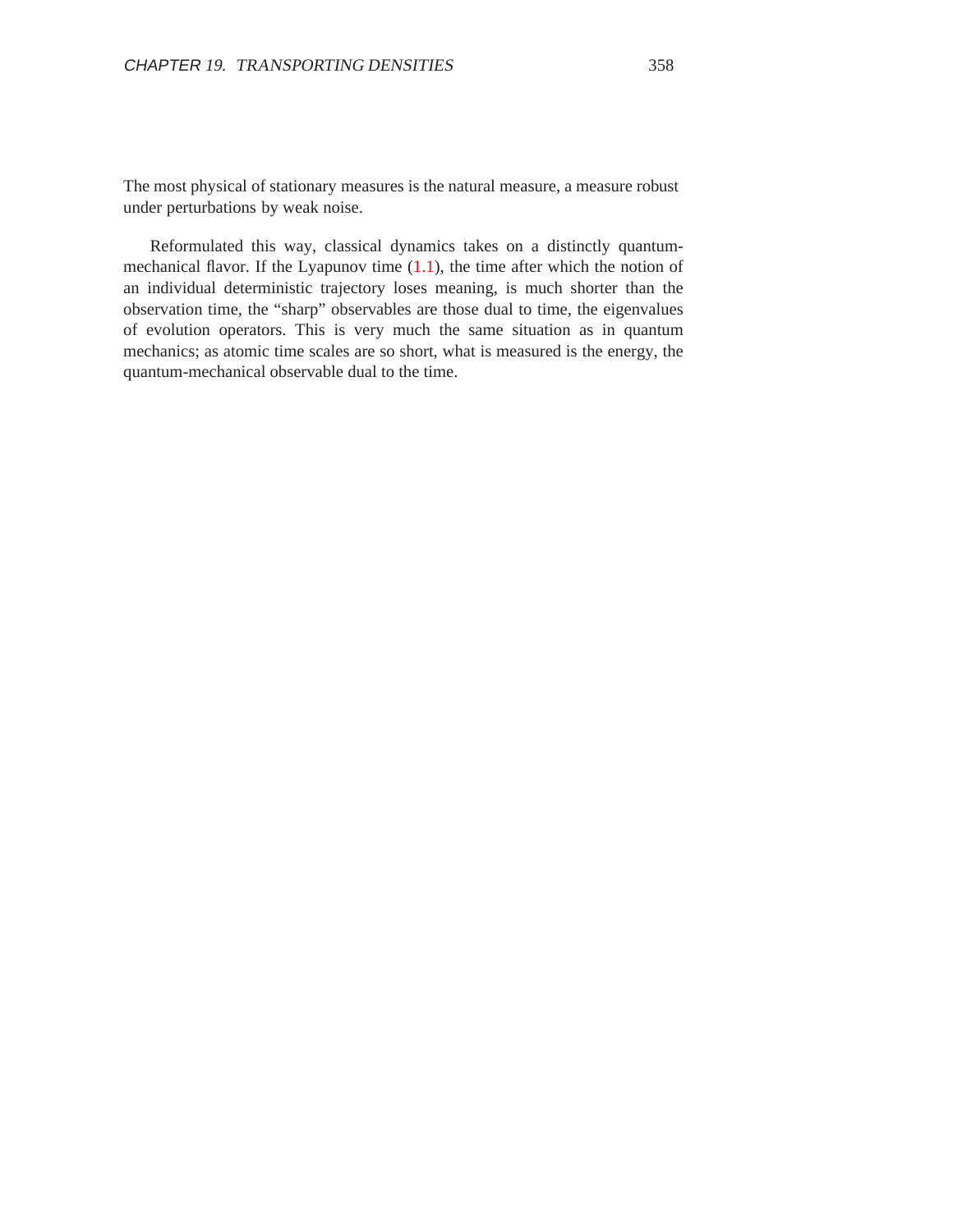## **19.7 Examples**

**Example 19.1 Perron-Frobenius operator for <sup>a</sup> piecewise-linear map:** Consider the expanding 1-dimensional map  $f(x)$  of figure 19.3, a piecewise-linear 2-branch map with slopes  $\Lambda_0 > 1$  and  $\Lambda_1 = -\Lambda_0/(\Lambda_0 - 1) < -1$ :

$$
f(x) = \begin{cases} f_0(x) = \Lambda_0 x, & x \in \mathcal{M}_0 = [0, 1/\Lambda_0) \\ f_1(x) = \Lambda_1 (1 - x), & x \in \mathcal{M}_1 = (1/\Lambda_0, 1]. \end{cases}
$$
(19.37)

Both  $f(M_0)$  and  $f(M_1)$  map onto the entire unit interval  $M = [0, 1]$ . We shall refer to any unimodal map whose critical point maps onto the "left" unstable fixed point  $x_0$  as the "Ulam" map. Assume <sup>a</sup> piecewise constant density

$$
\rho(x) = \begin{cases}\n\rho_0 & \text{if } x \in \mathcal{M}_0 \\
\rho_1 & \text{if } x \in \mathcal{M}_1\n\end{cases} \tag{19.38}
$$

As can be easily checked using (19.9), the Perron-Frobenius operator acts on this piecewise constant function as <sup>a</sup> [2×2] Markov matrix **L** with matrix elements

$$
\begin{pmatrix} \rho_0 \\ \rho_1 \end{pmatrix} \to \mathbf{L}\rho = \begin{bmatrix} \frac{1}{|\Lambda_0|} & \frac{1}{|\Lambda_1|} \\ \frac{1}{|\Lambda_0|} & \frac{1}{|\Lambda_1|} \end{bmatrix} \begin{pmatrix} \rho_0 \\ \rho_1 \end{pmatrix},
$$
\n(19.39)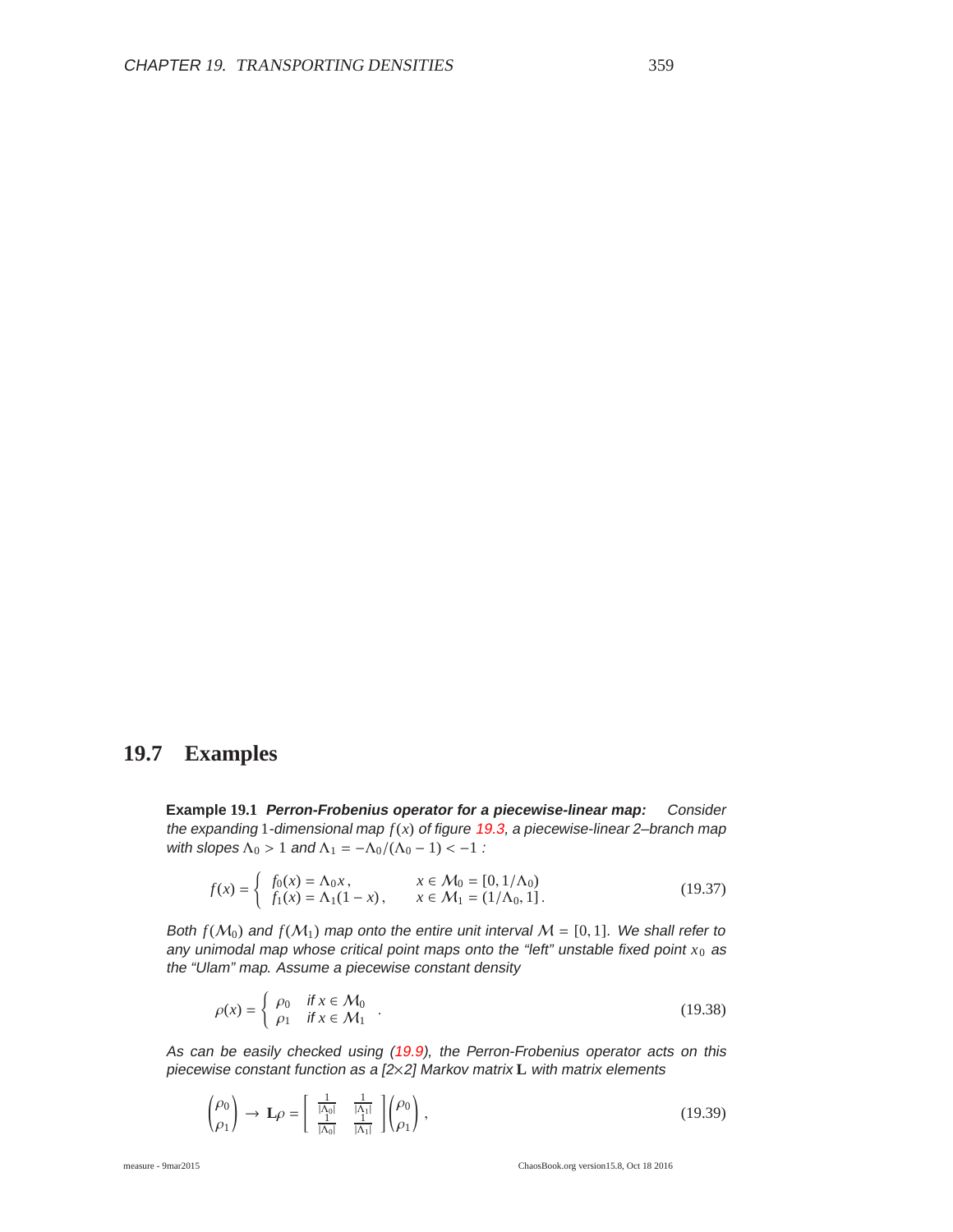stretching both  $\rho_0$  and  $\rho_1$  over the whole unit interval  $\Lambda$ . In this example the density is constant after one iteration, so **L** has only a unit eigenvalue  $e^{s_0} = 1/|\Lambda_0| + 1/|\Lambda_1| = 1$ , with constant density eigenvector  $\rho_0 = \rho_1$ . The quantities  $1/|\Lambda_0|$ ,  $1/|\Lambda_1|$  are, respectively, the fractions of state space taken up by the  $|M_0|, |M_1|$  intervals. This simple explicit matrix representation of the Perron-Frobenius operator is <sup>a</sup> consequence of the piecewise linearity of f, and the restriction of the densities  $\rho$  to the space of piecewise constant functions. The example gives <sup>a</sup> flavor of the enterprize upon which we are about to embark in this book, but the full story is much subtler: in general, there will exist no such finite-dimensional representation for the Perron-Frobenius operator. (continued in example 20.4)

**Example 19.2 The Henon attractor natural measure: ´** <sup>A</sup> numerical calculation of the natural measure  $(19.16)$  for the Hénon attractor  $(3.17)$  is given by the histogram in figure 19.5. The state space is partitioned into many equal-size areas  $M_i$ , and the coarse grained measure (19.16) is computed by a long-time iteration of the Hénon map, and represented by the height of the column over area M*<sup>i</sup>*. What we see is <sup>a</sup> typical invariant measure - <sup>a</sup> complicated, singular function concentrated on <sup>a</sup> fractal set.

## **Exercises**

- 19.1. **Integrating over Dirac delta functions.** Check the delta function integrals in
	- (a) 1 dimension (19.7),

$$
\int dx \, \delta(h(x)) = \sum_{\{x: h(x) = 0\}} \frac{1}{|h'(x)|},\qquad(19.40)
$$

(b) and in *d* dimensions (19.8),  $h : \mathbb{R}^d \to \mathbb{R}^d$ ,

$$
\int_{\mathbb{R}^d} dx \, \delta(h(x)) = \sum_j \int_{\mathcal{M}_j} dx \, \delta(h(x))
$$
\n
$$
= \sum_{\{x: h(x) = 0\}} \frac{1}{|\det \frac{\partial h(x)}{\partial x}|}.
$$

where  $M_i$  are arbitrarily small regions enclosing the zeros  $x_i$  (with  $x_i$  not on the boundary  $\partial M_i$ ). For a refresher on Jacobian determinants, read, for example, Stone and Goldbart Sect. 12.2.2.

(c) The delta function can be approximated by a sequence of Gaussians

$$
\int dx \, \delta(x) f(x) = \lim_{\sigma \to 0} \int dx \, \frac{e^{-\frac{x^2}{2\sigma}}}{\sqrt{2\pi\sigma}} f(x) \, .
$$

Use this approximation to see whether the formal

expression

$$
\int_{\mathbb{R}} dx \, \delta(x^2)
$$

makes sense.

19.2. **Derivatives of Dirac delta functions.** Consider  $\delta^{(k)}(x) = \frac{\partial^k}{\partial x^k} \delta(x)$ .

Using integration by parts, determine the value of

$$
\int_{\mathbb{R}} dx \, \delta'(y) \quad , \qquad \text{where } y = f(x) - x (19.42)
$$
\n
$$
\int dx \, \delta^{(2)}(y) = \sum_{\{x: y(x) = 0\}} \frac{1}{|y'|} \left\{ 3 \frac{(y'')^2}{(y')^4} - \frac{y'''}{(y')^3} \right\}
$$
\n
$$
\int dx \, b(x) \delta^{(2)}(y) = \sum_{\{x: y(x) = 0\}} \frac{1}{|y'|} \left\{ \frac{b''}{(y')^2} - \frac{b'y''}{(y')^3} \right\}
$$
\n
$$
+ b \left\{ 3 \frac{(y'')^2}{(y')^4} - \frac{y'''}{(y')^3} \right\} (19.44)
$$

These formulas are useful for computing effects of weak noise on deterministic dynamics [9].

19.3. L*<sup>t</sup>* **generates a semigroup.** Check that the Perron-Frobenius operator has the semigroup property,

$$
\int_M dz \mathcal{L}^{t_2}(y, z) \mathcal{L}^{t_1}(z, x) = \mathcal{L}^{t_2 + t_1}(y, x), \qquad t_1, t_2 \ge 0.
$$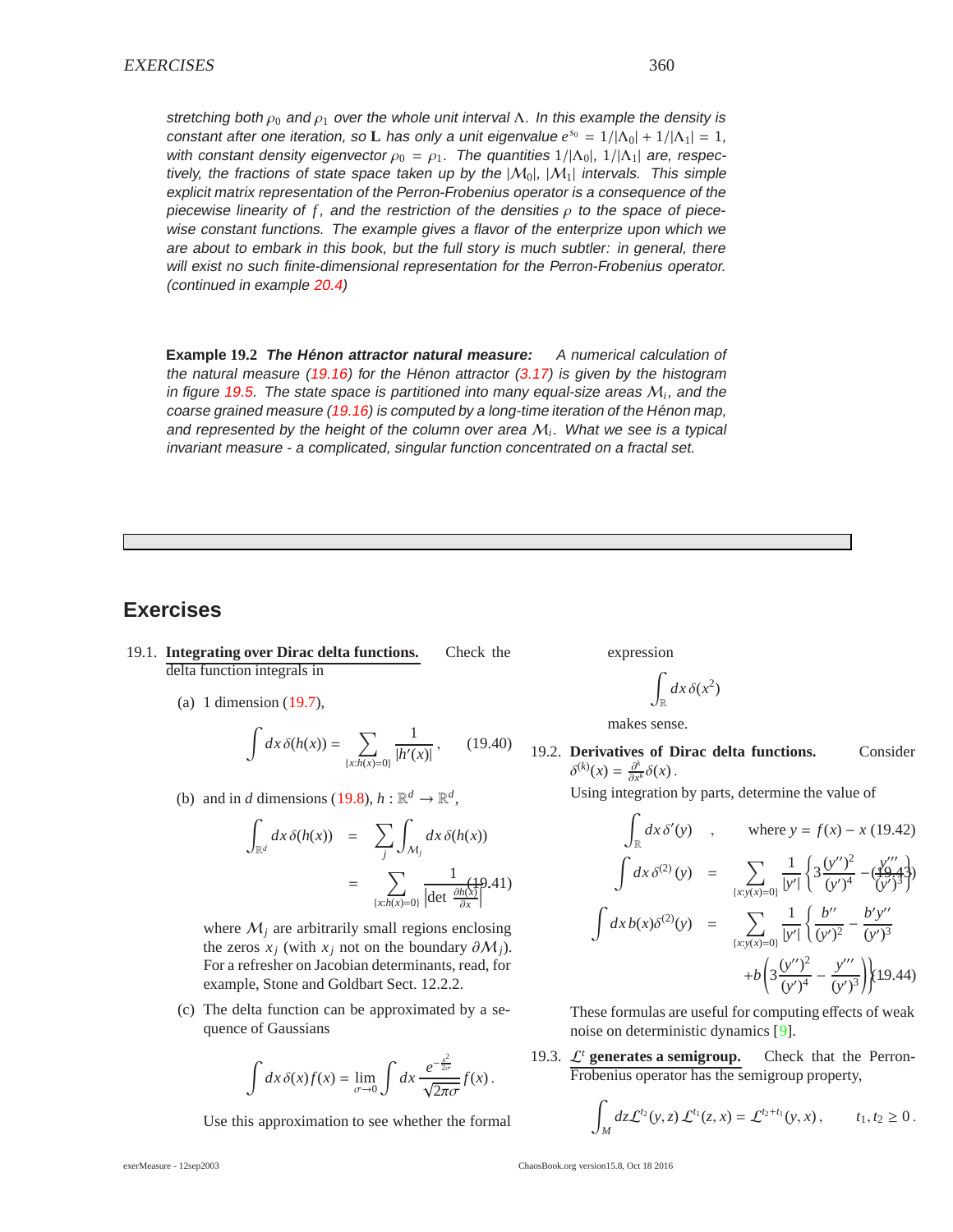(19.45)

As the flows in which we tend to be interested are invertible, the  $\mathcal{L}$ 's that we will use often do form a group, with  $t_1, t_2 \in \mathbb{R}$ .

#### 19.4. **Escape rate of the tent map.**

(a) Calculate by numerical experimentation the log of the fraction of trajectories remaining trapped in the interval  $[0, 1]$  for the tent map

$$
f(x) = a(1 - 2|x - 0.5|)
$$

for several values of *a*.

- (b) Determine analytically the *a* dependence of the escape rate  $\gamma(a)$ .
- (c) Compare your results for (a) and (b).
- 19.5. **Invariant measure.** We will compute the invariant measure for two different piecewise linear maps.



- (a) Verify the matrix  $\mathcal L$  representation (19.39).
- (b) The maximum value of the first map is 1. Compute an invariant measure for this map.
- (c) Compute the leading eigenvalue of  $\mathcal L$  for this map.
- (d) For this map there is an infinite number of invariant measures, but only one of them will be found when one carries out a numerical simulation. Determine that measure, and explain why your choice is the natural measure for this map.
- (e) In the second map the maximum occurs at  $\alpha =$ In the second map the maximum occurs at  $\alpha = (3 - \sqrt{5})/2$  and the slopes are  $\pm(\sqrt{5} + 1)/2$ . Find the natural measure for this map. Show that it is piecewise linear and that the ratio of its two values piecewise lines<br>is  $(\sqrt{5} + 1)/2$ .

(medium difficulty)

- 19.6. **Escape rate for a flow conserving map.** Adjust  $\Lambda_0$ ,  $\Lambda_1$  in (19.37) so that the gap between the intervals  $\mathcal{M}_0$ ,  $M_1$  vanishes. Show that the escape rate equals zero in this situation.
- 19.7. **Eigenvalues of the Perron-Frobenius operator for the skew full tent map.** Show that for the skew full tent map



$$
f(x) = \begin{cases} f_0(x) = \Lambda_0 x, & x \in \mathcal{M}_0 = [0, 1/\Lambda_0) \\ f_1(x) = \frac{\Lambda_0}{\Lambda_0 - 1} (1 - x), & x \in \mathcal{M}_1 = (1/\Lambda_0, 1]. \end{cases}
$$
(19.46)

the eigenvalues are available analytically, compute the first few.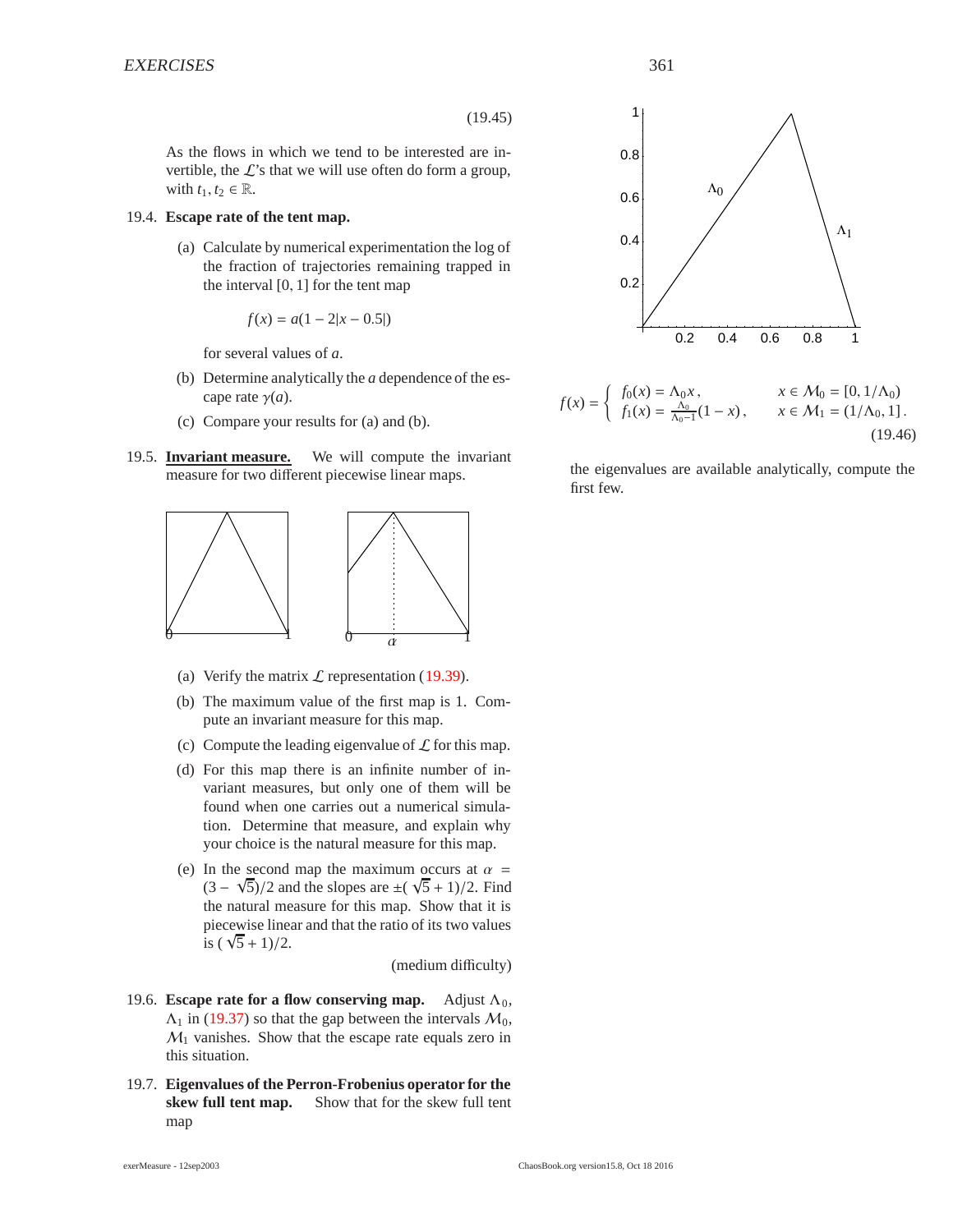## **References**

- [19.1] Ya.G. Sinai, *Introduction to Ergodic Theory* ((Princeton Univ. Press, Princeton, New Jersey 1994).
- [19.2] A. Katok and B. Hasselblatt, *Introduction to the Modern Theory of Dynamical Systems*, (Cambridge University Press, Cambridge 1995).
- [19.3] I.P. Cornfeld, S.V. Fomin and Ya.G. Sinai, *Ergodic Theory* (Springer, Berlin, 1982)
- [19.4] V.I. Arnold and A. Avez, *Ergodic Problems of Classical Mechanics* (Addison-Wesley, Amsterdam, 1988)
- [19.5] M. Pollicott and M. Yuri, *Dynamical Systems and Ergodic Theory* (Cambridge University Press, Cambridge, 1998)
- [19.6] J.E. Marsden and T.J.R. Hughes, *Mathematical Foundations of Elasticity* (Prentice-Hall, Englewood Cliffs, New Jersey 1983)
- [19.7] H. Goldstein, *Classical Mechanics* (Addison-Wesley, Reading, 1980).
- [19.8] L.D. Landau and E.M. Lifshitz, *Mechanics* (Pergamon, London, 1959).
- [19.9] P. Cvitanovi´c, C.P. Dettmann, R. Mainieri and G. Vattay, *Trace formulas for stochastic evolution operators: Weak noise perturbation theory*, *J. Stat. Phys.* **93**, 981 (1998); [arXiv:chao-dyn](http://arXiv.org/abs/chao-dyn/9807034)/9807034.
- [19.10] P. Cvitanovi´c, C.P. Dettmann, R. Mainieri and G. Vattay, *Trace formulas for stochastic evolution operators: Smooth conjugation method*, *Nonlinearity* **12**, 939 (1999); [arXiv:chao-dyn](http://arXiv.org/abs/chao-dyn/9811003)/9811003.
- [19.11] P. Cvitanović, C.P. Dettmann, G. Palla, N. Søndergård and G. Vattay, *Spectrum of stochastic evolution operators: Local matrix representation approach*, *Phys. Rev.* **E 60**, 3936 (1999); [arXiv:chao-dyn](http://arXiv.org/abs/chao-dyn/9904027)/9904027.
- [19.12] A. Lasota and M.C. Mackey, *Chaos, Fractals and Noise* (Springer, New York 1994).
- [19.13] G. W. Bluman and S. Kumei, *Symmetries and Di*ff*erential Equations* (Springer, New York 1989).
- [19.14] L. Billings and E. M. Bollt, ["Invariant densities for skew tent maps,"](http://people.clarkson.edu/~bolltem/Papers/csf_2001.pdf) *Chaos Solitons and Fractals* **12**, 365 (2001); see also [www.mathstat.concordia.ca](http://www.mathstat.concordia.ca/pg/bilbollt.html)/pg/bilbollt.html.